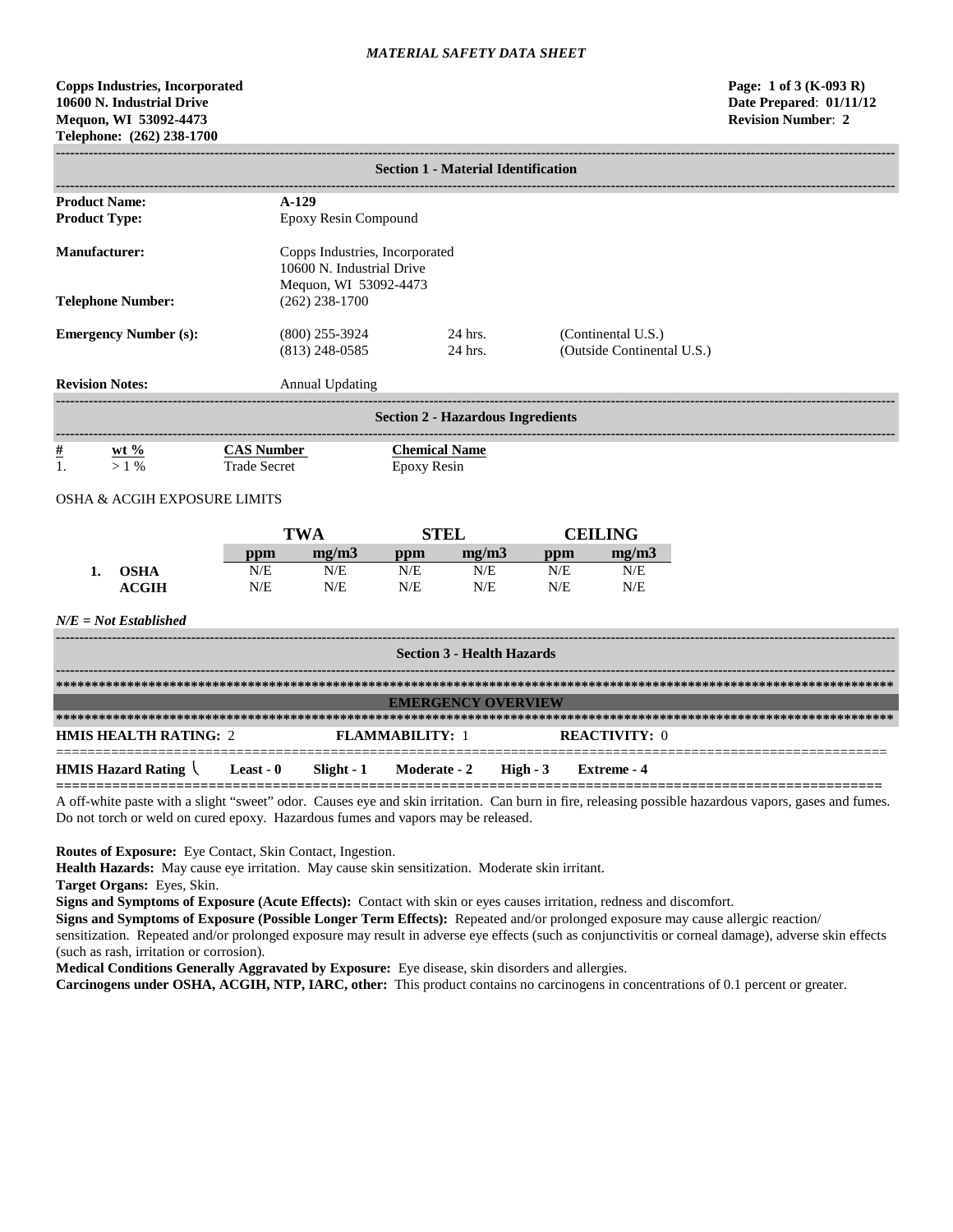**------------------------------------------------------------------------------------------------------------------------------------------------------------------------------------**

#### **Section 4 - First Aid**

**------------------------------------------------------------------------------------------------------------------------------------------------------------------------------------**

**Eye Contact:** Hold eyelids apart and immediately flush eyes with plenty of water for at least 15 minutes. Seek medical attention.

Skin Contact: Remove contaminated clothing/shoes and wipe excess from skin. Flush skin with water. Follow by washing with soap and water. If irritation occurs, seek medical attention. If contact with hot product occurs, immediately flush with cool water for 15 minutes. Carefully remove clothing; if clothing is stuck to a burn area do not pull it off, but cut around it. Cover burn area with a clean material. Get medical attention immediately.

**Inhalation:** Remove victim to fresh air and provide oxygen. If breathing is difficult, seek medical attention.

**Ingestion:** If swallowed, call physician immediately. Induce vomiting only as directed by medical personnel. Never give anything by mouth to an unconscious person. Get medical attention immediately.

| <b>Section 5 - Fire and Explosion Data</b>                                                                                                                                                                                                                                                                                                                                                                                                                                                                                                                                                                                                                                                                                                                                                                                                                                                                                                                                                                                             |
|----------------------------------------------------------------------------------------------------------------------------------------------------------------------------------------------------------------------------------------------------------------------------------------------------------------------------------------------------------------------------------------------------------------------------------------------------------------------------------------------------------------------------------------------------------------------------------------------------------------------------------------------------------------------------------------------------------------------------------------------------------------------------------------------------------------------------------------------------------------------------------------------------------------------------------------------------------------------------------------------------------------------------------------|
| <b>Flash Point (closed cup):</b><br>$>200$ °F<br><b>Upper Explosion Limit (UEL):</b><br>No data<br><b>Auto Ignition Temperature: No data</b><br><b>Lower Explosion Limit (LEL):</b><br>No data<br>Fire Hazard Classification (OSHA/NFPA): This product is not considered flammable nor combustible, but will burn if involved in a fire.<br>Extinguishing Media: Foam, Carbon Dioxide (CO2), or dry chemical.<br>Special Fire Fighting Procedures: Keep personnel removed from area and upwind of fire. Wear full fire-fighting turn-out gear (full bunker gear)<br>and respiratory protection (SCBA). Cool fire exposed containers with water spray.<br>Unusual Fire and Explosion Hazards: Hazardous combustion products may be present. Combustion may form aldehydes, nitrous oxides, carbon<br>monoxide (CO), and carbon dioxide (CO2).                                                                                                                                                                                           |
| <b>Section 6 - Accidental Release Measures</b>                                                                                                                                                                                                                                                                                                                                                                                                                                                                                                                                                                                                                                                                                                                                                                                                                                                                                                                                                                                         |
| Containment Techniques (Removal of ignition sources, diking, etc.) Stop the leak, if possible. Shut off or remove all ignition sources. Construct<br>a dike to prevent spreading.<br>Clean-Up Procedures: Spread absorbent material over area. Wipe or scrape up material. Dispose of material in accordance with local, state and<br>federal regulations. Wash area with soap and water. Prevent washings from entering sewers or waterways.<br>Other Emergency Advice: Wear protective clothing, boots, gloves, respirator, and eye protection.                                                                                                                                                                                                                                                                                                                                                                                                                                                                                      |
| <b>Section 7 - Handling and Storage</b>                                                                                                                                                                                                                                                                                                                                                                                                                                                                                                                                                                                                                                                                                                                                                                                                                                                                                                                                                                                                |
| Storage: Store in a warm (60-80 °F), dry, ventilated place. Crystallization may occur if storage temperature drops below 55 °F for a prolonged<br>period of time. Store in closed containers.<br>Handling: Avoid contact with skin, eyes, or clothing. When handling, do not eat, drink, or smoke.<br>Other Precautions: Wash thoroughly after handling. Remove contaminated clothing and gear. Decontaminate. Destroy leather or any articles<br>which can not be decontaminated.                                                                                                                                                                                                                                                                                                                                                                                                                                                                                                                                                     |
| <b>Section 8 - Personal Protection/Exposure Controls</b>                                                                                                                                                                                                                                                                                                                                                                                                                                                                                                                                                                                                                                                                                                                                                                                                                                                                                                                                                                               |
| Eye Protection: Chemical safety goggles recommended. Contact lenses should not be worn while using this product.<br>Hand Protection: Chemical resistant gloves recommended, such as neoprene or nitrite rubber.<br>Respiratory Protection: Not necessary under most operating conditions. NIOSH approved organic vapor respirator should be used in confined<br>areas, or when conditions cause high vapor concentrations. If the percent oxygen is below normal then use self-contained breathing apparatus.<br><b>Protective Clothing:</b> Clean, body covering clothing should be utilized.<br>$\mathbf{r}$ , $\mathbf{r}$ , $\mathbf{r}$ , $\mathbf{r}$ , $\mathbf{r}$ , $\mathbf{r}$ , $\mathbf{r}$ , $\mathbf{r}$ , $\mathbf{r}$ , $\mathbf{r}$ , $\mathbf{r}$ , $\mathbf{r}$ , $\mathbf{r}$ , $\mathbf{r}$ , $\mathbf{r}$ , $\mathbf{r}$ , $\mathbf{r}$ , $\mathbf{r}$ , $\mathbf{r}$ , $\mathbf{r}$ ,<br>$\mathbf{r}$ , $\mathbf{r}$ , $\mathbf{r}$ , $\mathbf{r}$ , $\mathbf{r}$ , $\mathbf{r}$ , $\mathbf{r}$ , $\mathbf{r}$ |

**Work and Hygienic Practices:** Eye wash stations and safety showers should be easily accessible.

| <b>Section 9 - Typical Physical and Chemical Properties</b> |                      |                             |                  |  |  |  |
|-------------------------------------------------------------|----------------------|-----------------------------|------------------|--|--|--|
| <b>Physical Form:</b>                                       | Paste                | <b>Vapor Density:</b>       | Heavier than air |  |  |  |
| Color:                                                      | Off-White            | <b>Boiling Point:</b>       | $>200$ °F        |  |  |  |
| Odor:                                                       | Sweet                | <b>Melting Point:</b>       | Not Applicable   |  |  |  |
| pH:                                                         | No Data              | <b>Solubility in Water:</b> | Negligible       |  |  |  |
| <b>Vapor Pressure:</b>                                      | No Data              | <b>Specific Gravity:</b>    | 1.44             |  |  |  |
| <b>Section 10 - Stability and Reactivity</b>                |                      |                             |                  |  |  |  |
| $\sim$ $\sim$ $\sim$ $\sim$ $\sim$ $\sim$ $\sim$            | $\sim$ $\sim$ $\sim$ |                             |                  |  |  |  |

**Chemical Stability:** Stable **Conditions to Avoid (if unstable):** None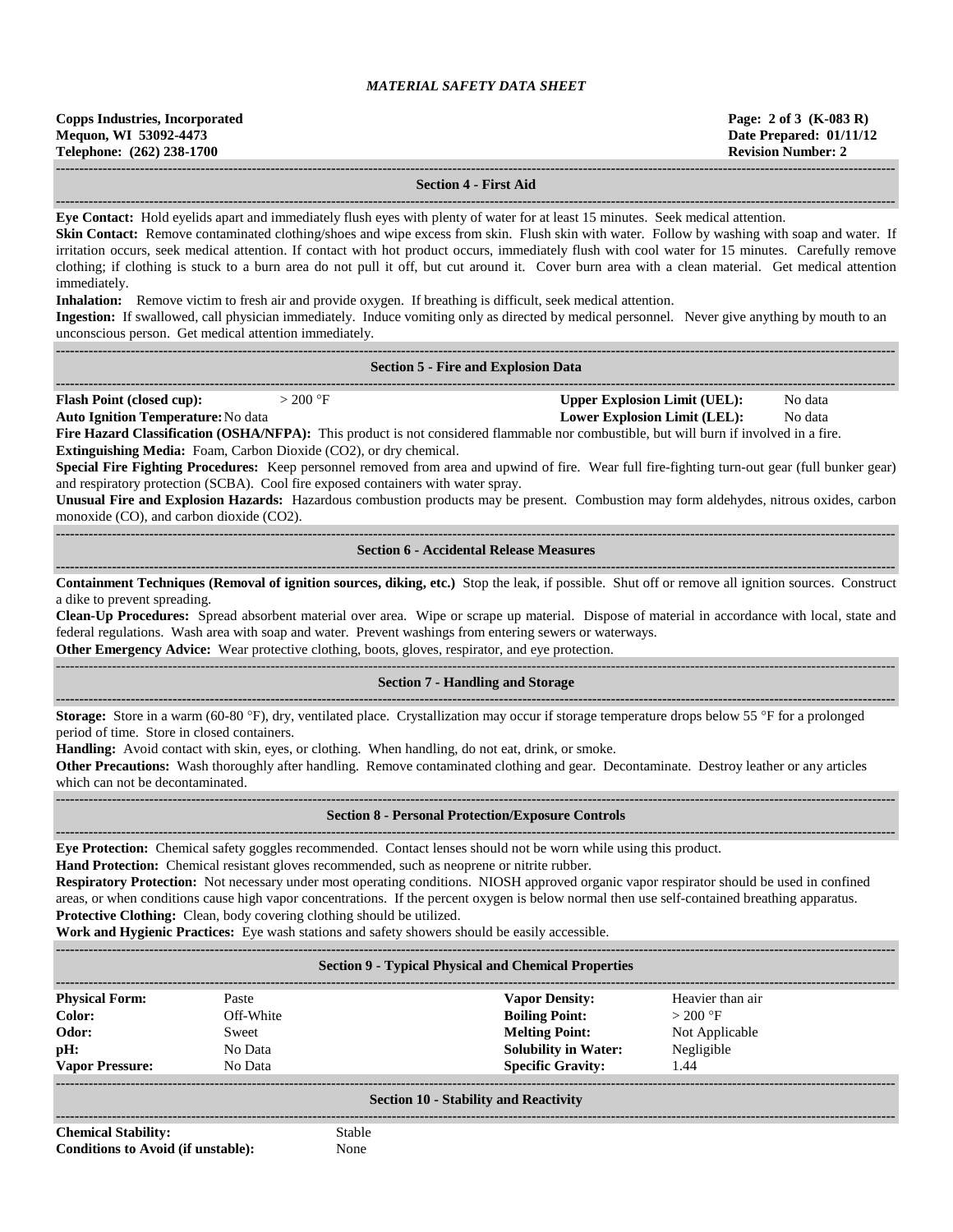| <b>Copps Industries, Incorporated</b> |
|---------------------------------------|
| Mequon, WI 53092-4473                 |
| Telephone: (262) 238-1700             |

|                                                                                                                              | Section 10 - Stability and Reactivity (con't.)                                                                                             |  |  |  |  |
|------------------------------------------------------------------------------------------------------------------------------|--------------------------------------------------------------------------------------------------------------------------------------------|--|--|--|--|
| <b>Incompatibility (Materials to Avoid):</b><br><b>Hazardous Decomposition Products:</b><br><b>Hazardous Polymerization:</b> | Acids, strong oxidizing agents.<br>None<br>Contact with epoxy hardeners under uncontrolled conditions. May release excess heat and vapors. |  |  |  |  |
| <b>Section 11 - Toxicological Properties</b>                                                                                 |                                                                                                                                            |  |  |  |  |

**Section 11 - Toxicological Properties**

**------------------------------------------------------------------------------------------------------------------------------------------------------------------------------------** Acute Oral Toxicity (LD50, RAT): No data available. **Acute Dermal Toxicity (LD50, RABBIT):** No data available. **Acute Inhalation Toxicity (LC50, RAT):** No data available.

**------------------------------------------------------------------------------------------------------------------------------------------------------------------------------------**

#### ------------------------------------------------------------------------------------------------------------------------------------------------------------------------------------ **Section 12 - Ecological Information**

No data available.

# **Section 13 - Disposal Considerations**

**------------------------------------------------------------------------------------------------------------------------------------------------------------------------------------**

**------------------------------------------------------------------------------------------------------------------------------------------------------------------------------------ Waste Disposal:** This material does not contain any VOC's (volatile organic compounds). Dispose of material in accordance with applicable, local, state, and federal laws and regulations. The state and local regulations and laws may differ from federal regulations, and laws may change or be reinterpreted. This information only applies to the material as manufactured. Processing, use, or contamination may make the information in appropriate, inaccurate, or incomplete. Responsibility for proper waste disposal is with the owner of the waste.

| <b>Section 14 - Transport Information</b>                                                                                           |                                                                                                                |                                                                                                      |                                                                                                                             |  |  |  |
|-------------------------------------------------------------------------------------------------------------------------------------|----------------------------------------------------------------------------------------------------------------|------------------------------------------------------------------------------------------------------|-----------------------------------------------------------------------------------------------------------------------------|--|--|--|
| <b>DOT Non-Bulk Shipping Name:</b><br><b>DOT Bulk Shipping Name:</b><br><b>Technical Shipping Name:</b><br><b>DOT Hazard Class:</b> | Resin compound - not regulated<br>Resin compound - not regulated<br>NMFC Item 46030, Class 55<br>Not regulated | $\overline{I}$ $\overline{N}$ $\overline{H}$ :<br><b>Packing Group:</b><br><b>IMO Shipping Data:</b> | Not regulated<br>Not regulated<br>Resin compound - not regulated<br>ICAO/IATA Shipping Data: Resin compound - not regulated |  |  |  |

**Section 15 - Regulatory Information**

## *US FEDERAL REGULATIONS:*

**------------------------------------------------------------------------------------------------------------------------------------------------------------------------------------**

**Toxic Substances Control Act (TSCA):** All components are included in the EPA Toxic Substances Control Act (TSCA) Chemical Substance Inventory or are not required to be listed on the TSCA Inventory.

**OSHA (29CFR1910.1200) Hazard Class(es):** Irritant. Sensitizer

**EPCRA Section 312 (40CFR370) Hazard Classes:** Immediate Health Hazard. Delayed Health Hazard.

**EPCRA Section 313 (40CFR372):** Toxic chemicals above "de minimus" level: Ethylene glycol (<1%)

#### *STATE REGULATIONS:*

**California Proposition 65 Substances:** (components known to the State of California to cause cancer and/or reproductive toxicity and subject to warning and discharge requirements under the "Safe Drinking Water and Toxic Enforcement Act of 1986"). None

## *INTERNATIONAL REGULATIONS*

**Canada: WHMIS Hazard Classification:** Class D, division 2B **WHMIS Risk Phrases:** Eye or skin irritant. Skin sensitizer. **WHMIS Symbols:** Stylized T **------------------------------------------------------------------------------------------------------------------------------------------------------------------------------------**

#### **Section 16 - Other Information**

**------------------------------------------------------------------------------------------------------------------------------------------------------------------------------------** *To the best of our knowledge, the information contained herein is accurate. However, neither Copps Industries nor any of its agents assume any liability whatsoever for the accuracy or completeness of the information contained herein. Final determination of suitability of any material is the sole responsibility of the user. All materials may present unknown health hazards and should be used with caution. Although certain hazards are described herein, we cannot guarantee that these are the only hazards which exist.*

**Revision Date:** 01/11/12 **Revised By:** Bill Simek **Replaces Revision Dated:** 02/02/10 **Title:** Laboratory Manager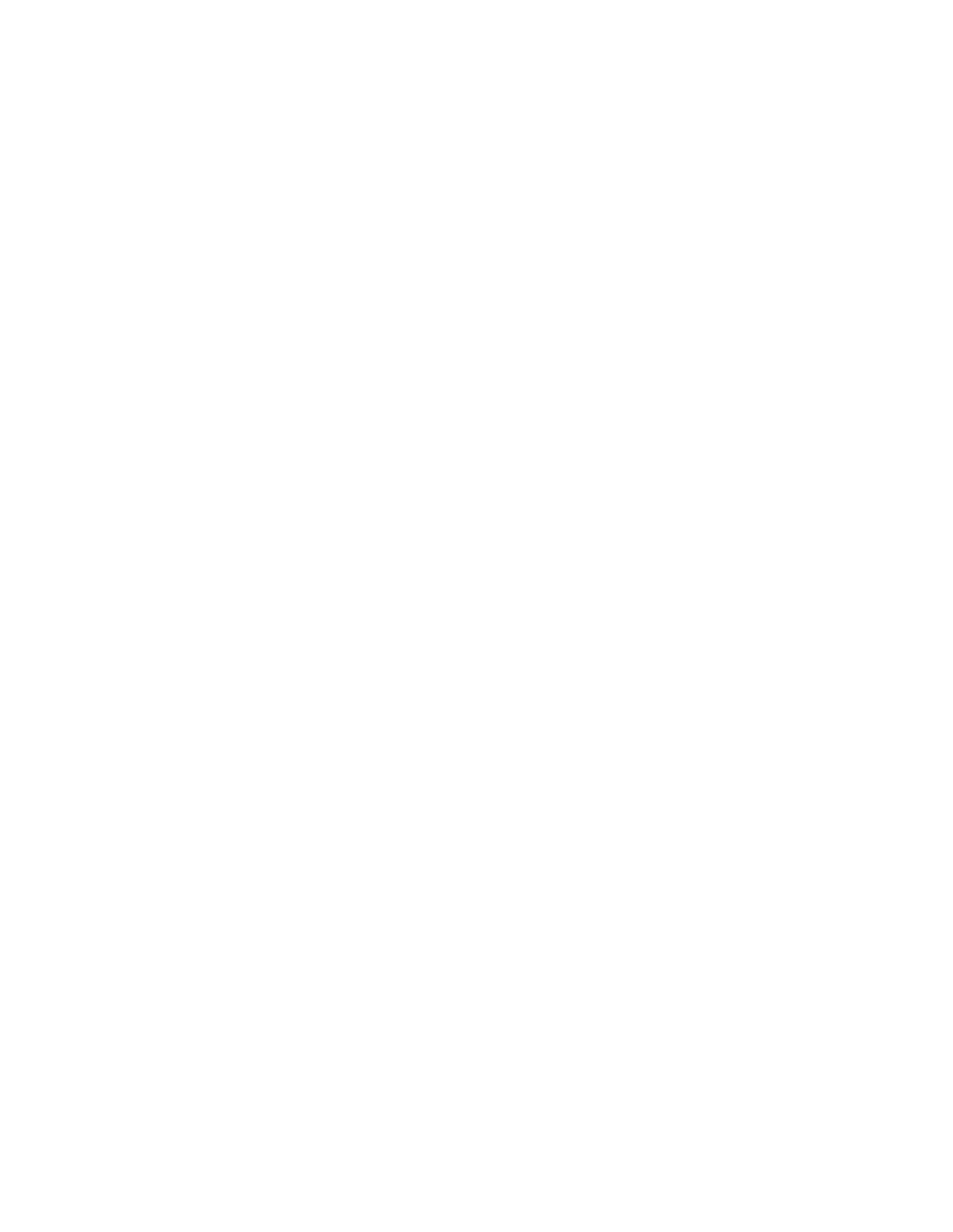| <b>Section 1 - Material Identification</b> |                       |                                                             |                            |  |  |  |  |  |
|--------------------------------------------|-----------------------|-------------------------------------------------------------|----------------------------|--|--|--|--|--|
| <b>Product Name:</b>                       | $B-129$               |                                                             |                            |  |  |  |  |  |
| <b>Product Type:</b>                       |                       | Epoxy Hardener Compound                                     |                            |  |  |  |  |  |
| Manufacturer:                              |                       | Copps Industries, Incorporated<br>10600 N. Industrial Drive |                            |  |  |  |  |  |
|                                            | Mequon, WI 53092-4473 |                                                             |                            |  |  |  |  |  |
| <b>Telephone Number:</b>                   | $(262)$ 238-1700      |                                                             |                            |  |  |  |  |  |
| <b>Emergency Number (s):</b>               | $(800)$ 255-3924      | 24 hrs.                                                     | (Continental U.S.)         |  |  |  |  |  |
|                                            | $(813)$ 248-0585      | 24 hrs.                                                     | (Outside Continental U.S.) |  |  |  |  |  |
| <b>Revision Notes:</b>                     | Annual Updating       |                                                             |                            |  |  |  |  |  |
|                                            |                       | <b>Section 2 - Hazardous Ingredients</b>                    |                            |  |  |  |  |  |
| <u>#</u><br>wt $\%$                        | <b>CAS Number</b>     | <b>Chemical Name</b>                                        |                            |  |  |  |  |  |
| 1.<br>$> 5\%$                              | <b>Trade Secret</b>   | Amine Blend                                                 |                            |  |  |  |  |  |
| 2.<br>$<$ 3 %                              | 108-95-2              | Phenol                                                      |                            |  |  |  |  |  |

# OSHA & ACGIH EXPOSURE LIMITS

|    |                  | TWA |       |     | <b>STEL</b> |     | CEILING- |  |
|----|------------------|-----|-------|-----|-------------|-----|----------|--|
|    |                  | ppm | mg/m3 | ppm | mg/m3       | ppm | mg/m3    |  |
|    | <b>OSHA</b>      | N/E | N/E   | N/E | N/E         | N/E | N/E      |  |
|    | $\mathbf{ACGIH}$ | N/E | N/E   | N/E | N/E         | N/E | N/E      |  |
| 2. | OSHA             | 5.0 | 19.0  | N/E | N/E         | N/E | N/E      |  |
|    | <b>ACGIH</b>     | 5.0 | 19.0  | N/E | N/E         | N/E | N/E      |  |

#### *N/E = Not Established*

| <b>Section 3 - Health Hazards</b>                             |  |  |                           |  |                      |  |
|---------------------------------------------------------------|--|--|---------------------------|--|----------------------|--|
|                                                               |  |  |                           |  |                      |  |
|                                                               |  |  | <b>EMERGENCY OVERVIEW</b> |  |                      |  |
|                                                               |  |  |                           |  |                      |  |
| <b>HMIS HEALTH RATING: 2</b>                                  |  |  | <b>FLAMMARILITY: 1</b>    |  | <b>REACTIVITY:</b> 0 |  |
| HMIS Hazard Rating Least - 0 Slight - 1 Moderate - 2 High - 3 |  |  |                           |  | Extreme - 4          |  |

A black paste with an amine odor. Causes eye and skin irritation. Can burn in fire, releasing possible hazardous vapors, gases and fumes. Do not torch or weld on cured epoxy. Hazardous fumes and vapors may be released.

**Routes of Exposure:** Eye Contact, Skin Contact, Ingestion.

**Health Hazards:** Causes eye irritation. May cause skin sensitization. Moderate skin irritant.

**Target Organs:** Eyes, Skin.

**Signs and Symptoms of Exposure (Acute Effects):** Contact with skin or eyes causes irritation, redness and discomfort.

**Signs and Symptoms of Exposure (Possible Longer Term Effects):** Repeated and/or prolonged exposure may cause allergic reaction/

sensitization. Repeated and/or prolonged exposure may result in adverse eye effects (such as conjunctivitis or corneal damage), adverse skin effects (such as rash, irritation or corrosion).

**Medical Conditions Generally Aggravated by Exposure:** Eye disease, skin disorders and allergies.

**Carcinogens under OSHA, ACGIH, NTP, IARC, other:** This product contains no carcinogens in concentrations of 0.1 percent or greater.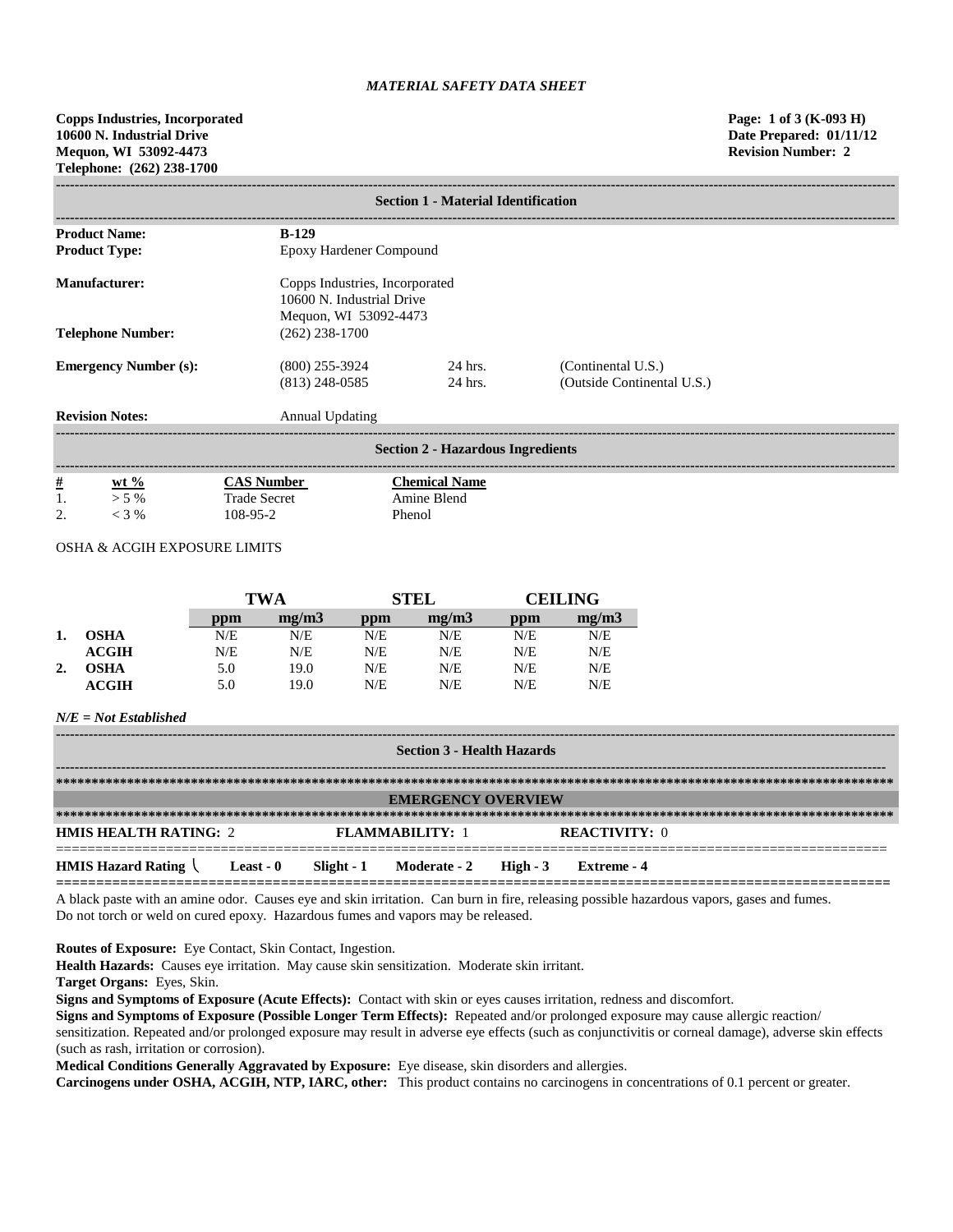#### **Section 4 - First Aid**

**------------------------------------------------------------------------------------------------------------------------------------------------------------------------------------ Eye Contact:** Hold eyelids apart and immediately flush eyes with plenty of water for at least 15 minutes. Seek medical attention.

**Skin Contact:** Remove contaminated clothing/shoes and wipe excess from skin. Flush skin with water. Follow by washing with soap and water. If irritation occurs, seek medical attention. If contact with hot product occurs, immediately flush with cool water for 15 minutes. Carefully remove clothing; if clothing is stuck to a burn area do not pull it off, but cut around it. Cover burn area with a clean material. Get medical attention immediately.

**Inhalation:** Remove victim to fresh air and provide oxygen. If breathing is difficult, seek medical attention.

**Ingestion:** If swallowed, call physician immediately. Induce vomiting only as directed by medical personnel. Never give anything by mouth to an unconscious person. Get medical attention immediately.

**------------------------------------------------------------------------------------------------------------------------------------------------------------------------------------**

| <b>Flash Point (closed cup):</b><br>$>$ 200 °F<br><b>Upper Explosion Limit (UEL):</b><br><b>Auto Ignition Temperature:</b><br>No data<br><b>Lower Explosion Limit (LEL):</b><br>Fire Hazard Classification (OSHA/NFPA): This product is not considered flammable or combustible, but will burn if involved in a fire.<br>Extinguishing Media: Foam, Carbon Dioxide (CO2), or dry chemical.<br>Special Fire Fighting Procedures: Keep personnel removed from area and upwind of fire. Wear full fire-fighting turn-out gear (full bunker gear)<br>and respiratory protection (SCBA). Cool fire exposed containers with water spray.<br>Unusual Fire and Explosion Hazards: Hazardous combustion products may be present. Combustion may form aldehydes, nitrous oxides, carbon<br>monoxide (CO), and carbon dioxide (CO2).<br><b>Section 6 - Accidental Release Measures</b> |                    |
|-----------------------------------------------------------------------------------------------------------------------------------------------------------------------------------------------------------------------------------------------------------------------------------------------------------------------------------------------------------------------------------------------------------------------------------------------------------------------------------------------------------------------------------------------------------------------------------------------------------------------------------------------------------------------------------------------------------------------------------------------------------------------------------------------------------------------------------------------------------------------------|--------------------|
|                                                                                                                                                                                                                                                                                                                                                                                                                                                                                                                                                                                                                                                                                                                                                                                                                                                                             | No data<br>No data |
|                                                                                                                                                                                                                                                                                                                                                                                                                                                                                                                                                                                                                                                                                                                                                                                                                                                                             |                    |
| Containment Techniques (Removal of ignition sources, diking, etc.) Stop the leak, if possible. Shut off or remove all ignition sources. Construct<br>a dike to prevent spreading.<br>Clean-Up Procedures: Spread absorbent material over area. Wipe or scrape up material. Dispose of material in accordance with local, state and<br>federal regulations. Wash area with soap and water. Prevent washings from entering sewers or waterways.<br>Other Emergency Advice: Wear protective clothing, boots, gloves, respirator, and eye protection.                                                                                                                                                                                                                                                                                                                           |                    |
| <b>Section 7 - Handling and Storage</b>                                                                                                                                                                                                                                                                                                                                                                                                                                                                                                                                                                                                                                                                                                                                                                                                                                     |                    |
| Storage: Store in a warm (60-80 °F), dry, ventilated place. Store in closed containers.<br>Handling: Avoid contact with skin, eyes, or clothing. When handling, do not eat, drink, or smoke.<br>Other Precautions: Wash thoroughly after handling. Remove contaminated clothing and gear. Decontaminate. Destroy leather or any articles<br>which can not be decontaminated.                                                                                                                                                                                                                                                                                                                                                                                                                                                                                                |                    |
| <b>Section 8 - Personal Protection/Exposure Controls</b><br>-----------------------                                                                                                                                                                                                                                                                                                                                                                                                                                                                                                                                                                                                                                                                                                                                                                                         |                    |
| Eye Protection: Chemical safety goggles recommended. Contact lenses should not be worn while using this product.<br>Hand Protection: Chemical resistant gloves recommended, such as neoprene or nitrite rubber.<br>Respiratory Protection: Not necessary under most operating conditions. NIOSH approved organic vapor respirator should be used in confined<br>areas, or when conditions cause high vapor concentrations. If the percent oxygen is below normal then use self-contained breathing apparatus.<br>Protective Clothing: Clean, body covering clothing should be utilized.<br>Work and Hygienic Practices: Eye wash stations and safety showers should be easily accessible.                                                                                                                                                                                   |                    |
| <b>Section 9 - Typical Physical and Chemical Properties</b>                                                                                                                                                                                                                                                                                                                                                                                                                                                                                                                                                                                                                                                                                                                                                                                                                 |                    |
| <b>Physical Form:</b><br>Paste<br><b>Vapor Density:</b><br>Heavier than air<br>Color:<br><b>Boiling Point:</b><br>$>$ 200 °F<br><b>Black</b><br><b>Melting Point:</b><br>Odor:<br>Amine<br>Not Applicable<br><b>Solubility in Water:</b><br>Negligible<br>pH:<br>No Data<br><b>Specific Gravity:</b><br>1.62<br><b>Vapor Pressure:</b><br>No Data<br><b>Section 10 - Stability and Reactivity</b>                                                                                                                                                                                                                                                                                                                                                                                                                                                                           |                    |
| <b>Chemical Stability:</b><br>Stable                                                                                                                                                                                                                                                                                                                                                                                                                                                                                                                                                                                                                                                                                                                                                                                                                                        |                    |

**Conditions to Avoid (if unstable):** None